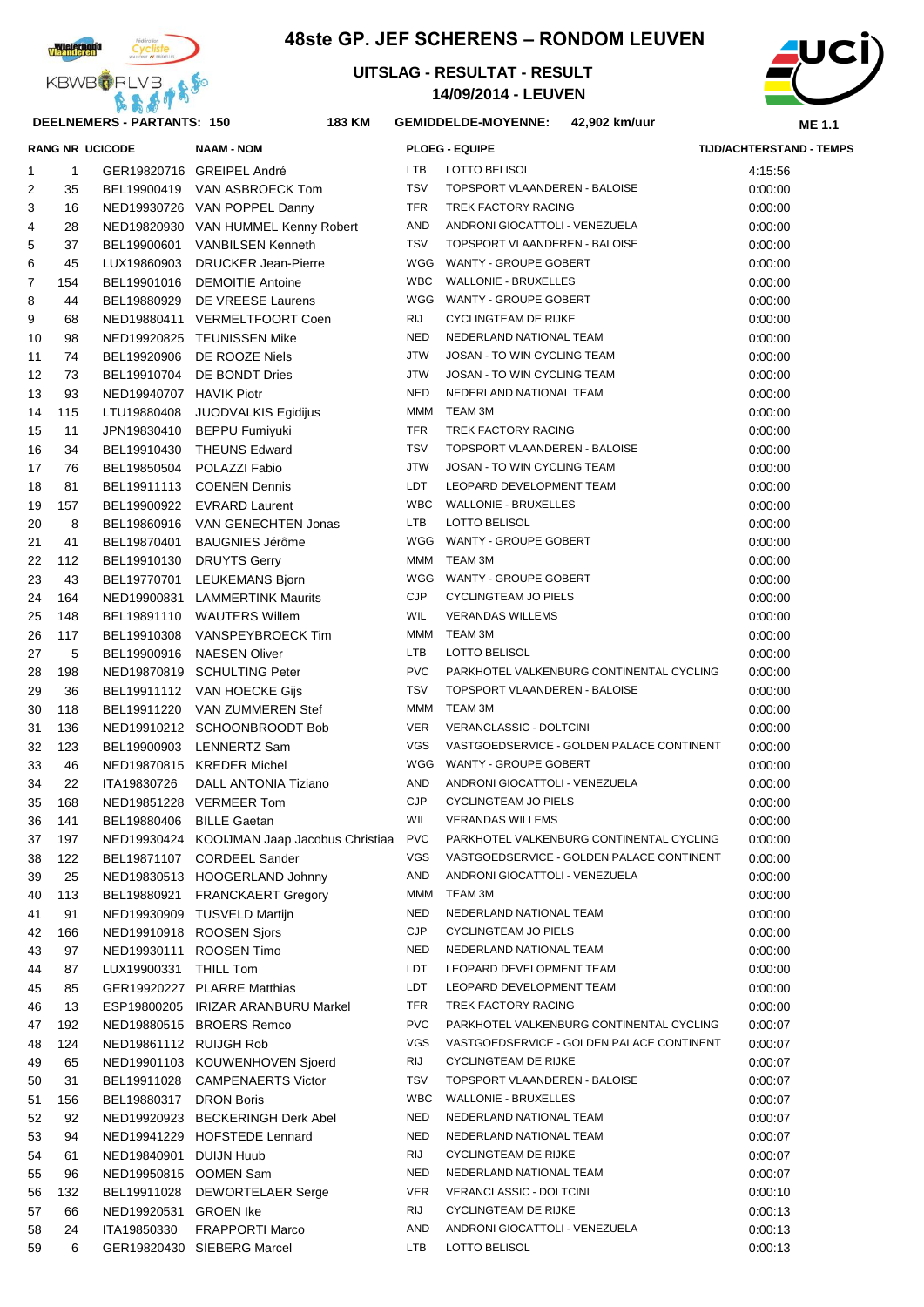

## **48ste GP. JEF SCHERENS – RONDOM LEUVEN**

**KM GEMIDDELDE-MOYENNE: 42,902 km/uur**





**DEELNEMERS - PARTANTS: 150 183**

|     |                | <b>RANG NR UCICODE</b>  | <b>NAAM - NOM</b>                 |            | <b>PLOEG - EQUIPE</b>                    | <b>TIJD/ACHTERSTA</b> |
|-----|----------------|-------------------------|-----------------------------------|------------|------------------------------------------|-----------------------|
| 60  | 105            |                         | BEL19840412 PAUWELS Kevin         | <b>SUN</b> | SUNWEB - NAPOLEON GAMES CYCLING TEAM     | 0.00.18               |
| 61  | 114            | BEL19890530             | JANSSENS Jimmy                    | <b>MMM</b> | TEAM 3M                                  | 0:00:18               |
| 62  | 108            |                         | BEL19921119 VERMEERSCH Gianni     | <b>SUN</b> | SUNWEB - NAPOLEON GAMES CYCLING TEAM     | 0:00:22               |
| 63  | 38             | BEL19890511             | <b>WALLAYS Jelle</b>              | <b>TSV</b> | TOPSPORT VLAANDEREN - BALOISE            | 0:00:22               |
| 64  | 17             |                         | AUS19930106 WATSON Calvin         | <b>TFR</b> | TREK FACTORY RACING                      | 0:01:41               |
| 65  | 95             |                         | NED19940414 VAN EMPEL Etienne     | <b>NED</b> | NEDERLAND NATIONAL TEAM                  | 0:01:53               |
| 66  | 75             |                         | GER19850729 FINDERS Dirk          | <b>JTW</b> | JOSAN - TO WIN CYCLING TEAM              | 0:01:56               |
| 67  | 188            |                         | BEL19890823 YDENS Andrew          | <b>PCW</b> | T.PALM - PÔLE CONTINENTAL WALLON         | 0:01:56               |
| 68  | 55             |                         | NED19951212 JANSSEN Adriaan       | GID        | DEVELOPMENT TEAM GIANT-SHIMANO           | 0:01:56               |
| 69  | 52             |                         | GER19941203 BROCKHOFF Jan         | GID        | DEVELOPMENT TEAM GIANT-SHIMANO           | 0.01.56               |
| 70  | 172            |                         | LAT19910318 FLAKSIS Andzs         | RBD        | <b>RIETUMU - DELFIN</b>                  | 0.01.56               |
| 71  | 184            | BEL19920930             | PEELAERS Jeff                     | <b>PCW</b> | T.PALM - PÔLE CONTINENTAL WALLON         | 0:01:56               |
| 72  | 135            |                         | NED19920625 OTTEMA Rick           | <b>VER</b> | VERANCLASSIC - DOLTCINI                  | 0:01:56               |
| 73  | 133            | BEL19880703             | <b>GOOVAERTS Tom</b>              | <b>VER</b> | VERANCLASSIC - DOLTCINI                  | 0:01:56               |
| 74  | 48             | BEL19780904             | <b>VEUCHELEN Frederik</b>         | WGG        | WANTY - GROUPE GOBERT                    | 0:01:56               |
| 75  | 51             | BEL19951030             | <b>BIERMANS Jenthe</b>            | GID        | DEVELOPMENT TEAM GIANT-SHIMANO           | 0:01:56               |
| 76  | $\overline{7}$ | BEL19930603             | <b>VALLEE Boris</b>               | <b>LTB</b> | <b>LOTTO BELISOL</b>                     | 0:01:56               |
| 77  | 64             |                         | NED19890310 HEREIJGERS Kobus      | <b>RIJ</b> | <b>CYCLINGTEAM DE RIJKE</b>              | 0:01:56               |
| 78  | 72             | BEL19930603             | DE BOECK Vincent                  | <b>JTW</b> | JOSAN - TO WIN CYCLING TEAM              | 0:01:56               |
| 79  | 161            |                         | NED19931202 BOUWMAN Koen          | <b>CJP</b> | <b>CYCLINGTEAM JO PIELS</b>              | 0:01:56               |
| 80  | 83             | GER19950701 KÖNIG Marco |                                   | <b>LDT</b> | LEOPARD DEVELOPMENT TEAM                 | 0.01:56               |
| 81  | 153            | BEL19821129             | <b>DELFOSSE Sébastien</b>         | <b>WBC</b> | <b>WALLONIE - BRUXELLES</b>              | 0:01:56               |
| 82  | 77             | BEL19911130             | <b>REYNVOET Niels</b>             | <b>JTW</b> | JOSAN - TO WIN CYCLING TEAM              | 0:01:56               |
| 83  | 12             |                         | FRA19920629 CHEVRIER Clement      | <b>TFR</b> | TREK FACTORY RACING                      | 0.01.56               |
| 84  | 56             |                         | SWE19940428 LUDVIGSSON Fredrik    | GID        | DEVELOPMENT TEAM GIANT-SHIMANO           | 0.01.56               |
| 85  | 58             |                         | GER19940109 SCHACHMANN Maximilian | GID        | DEVELOPMENT TEAM GIANT-SHIMANO           | 0.01.56               |
| 86  | 88             | LUX19881011             | <b>ZANGERLE Joel</b>              | LDT        | LEOPARD DEVELOPMENT TEAM                 | 0.01.56               |
| 87  | 32             | BEL19860606             | <b>JACOBS Pieter</b>              | <b>TSV</b> | TOPSPORT VLAANDEREN - BALOISE            | 0.01.56               |
| 88  | 4              | BEL19841110             | <b>DEHAES Kenny</b>               | <b>LTB</b> | LOTTO BELISOL                            | 0:01:56               |
| 89  | 196            | NZL19940908             | <b>JUDD James</b>                 | <b>PVC</b> | PARKHOTEL VALKENBURG CONTINENTAL CYCLING | 0:01:56               |
| 90  | 15             |                         | NED19880118 VAN POPPEL Boy        | <b>TFR</b> | TREK FACTORY RACING                      | 0:01:56               |
| 91  | 14             |                         | POR19900125 SILVESTRE Fabio       | <b>TFR</b> | TREK FACTORY RACING                      | 0.01:56               |
| 92  | 158            | BEL19881020             | <b>STASSEN Julien</b>             | <b>WBC</b> | <b>WALLONIE - BRUXELLES</b>              | 0.01:56               |
| 93  | 47             | BEL19780401             | <b>SIJMENS Nico</b>               |            | WGG WANTY - GROUPE GOBERT                | 0:01:56               |
| 94  | 151            | BEL19901228             | <b>ANCIAUX Maxime</b>             | WBC        | <b>WALLONIE - BRUXELLES</b>              | 0:01:56               |
| 95  | 155            |                         | BEL19901122 DERNIES Tom           |            | WBC WALLONIE - BRUXELLES                 | 0.01:56               |
| 96  | 67             |                         | NED19880927 VAN ZANDBEEK Ronan    |            | RIJ CYCLINGTEAM DE RIJKE                 | 0:01:56               |
| 97  | 162            |                         | NED19890310 DE VRIES Berden       | <b>CJP</b> | <b>CYCLINGTEAM JO PIELS</b>              | 0:01:56               |
| 98  | 145            |                         | BEL19930128 TOUQUET Joren         | <b>WIL</b> | <b>VERANDAS WILLEMS</b>                  | 0:01:56               |
| 99  | 163            |                         | NED19900112 HAMELINK Jasper       | <b>CJP</b> | <b>CYCLINGTEAM JO PIELS</b>              | 0:01:56               |
|     | 100 137        | BEL19931201             | <b>SOENENS Allessandro</b>        | <b>VER</b> | VERANCLASSIC - DOLTCINI                  | 0:01:56               |
| 101 | 33             | BEL19910410             | <b>LAMPAERT Yves</b>              | <b>TSV</b> | TOPSPORT VLAANDEREN - BALOISE            | 0:01:56               |
|     | 102 134        | BEL19910416             | VAN COPPERNOLLE Francesco         | <b>VER</b> | VERANCLASSIC - DOLTCINI                  | 0:01:56               |
| 103 | 21             | ITA19840612             | <b>BANDIERA Marco</b>             | AND        | ANDRONI GIOCATTOLI - VENEZUELA           | 0.02:20               |
|     | 104 185        | BEL19850105             | <b>ROUET Rudy</b>                 | <b>PCW</b> | T.PALM - PÖLE CONTINENTAL WALLON         | 0:03:39               |
| 105 | 57             |                         | SWE19910621 PÖLDER Robert         | GID        | DEVELOPMENT TEAM GIANT-SHIMANO           | 0:05:06               |
| 106 | 84             |                         | DEN19941009 OLESEN Patrick        | LDT        | LEOPARD DEVELOPMENT TEAM                 | 0.05:06               |
|     | 107 171        | LAT19910116             | <b>BECIS Armands</b>              | RBD        | RIETUMU - DELFIN                         | 0.05.30               |
| 108 | 78             | BEL19870221             | <b>VERRAES Benjamin</b>           | JTW        | JOSAN - TO WIN CYCLING TEAM              | 0:06:25               |
| 109 | 71             | BEL19911210             | DE CLERCQ Angelo                  | JTW        | JOSAN - TO WIN CYCLING TEAM              | 0:06:25               |
|     | 110 182        | BEL19910927             | <b>BARATTO Jonathan</b>           | <b>PCW</b> | T.PALM - PÖLE CONTINENTAL WALLON         | 0:06:25               |
| 111 | 3              | BEL19911003             | DE BIE Sean                       | LTB        | LOTTO BELISOL                            | 0:06:25               |
|     | 112 152        | BEL19870218             | <b>BERTHOLET Quentin</b>          | <b>WBC</b> | <b>WALLONIE - BRUXELLES</b>              | 0:06:25               |
| 113 | 23             | ITA19860827             | DI SERAFINO Matteo                | AND        | ANDRONI GIOCATTOLI - VENEZUELA           | 0:07:23               |
|     | 114 111        | BEL19910807             | DE VOS Gertjan                    | MMM        | TEAM 3M                                  | 0:07:33               |
| 115 | 26             | ITA19900429             | <b>TESTI Nicola</b>               | AND        | ANDRONI GIOCATTOLI - VENEZUELA           | 0:07:33               |
|     | 116 175        | LAT19900206             | <b>SMIRNOVS Andris</b>            | RBD        | RIETUMU - DELFIN                         | 0:07:33               |
|     | $117 \quad 2$  |                         | BEL19870213 BOECKMANS Kris        | LTB        | LOTTO BELISOL                            | 0:07:33               |

| 62 | 108            |                          | BEL19921119 VERMEERSCH Gianni     | <b>SUN</b> | SUNWEB - NAPOLEON GAMES CYCLING TEAM     | 0:00:22 |
|----|----------------|--------------------------|-----------------------------------|------------|------------------------------------------|---------|
| 63 | 38             |                          | BEL19890511 WALLAYS Jelle         | <b>TSV</b> | TOPSPORT VLAANDEREN - BALOISE            | 0:00:22 |
| 64 | 17             |                          | AUS19930106 WATSON Calvin         | <b>TFR</b> | TREK FACTORY RACING                      | 0:01:41 |
| 65 | 95             |                          | NED19940414 VAN EMPEL Etienne     | <b>NED</b> | NEDERLAND NATIONAL TEAM                  | 0:01:53 |
| 66 | 75             | GER19850729 FINDERS Dirk |                                   | JTW        | JOSAN - TO WIN CYCLING TEAM              | 0:01:56 |
| 67 | 188            |                          | BEL19890823 YDENS Andrew          | <b>PCW</b> | T.PALM - PÔLE CONTINENTAL WALLON         | 0:01:56 |
| 68 | 55             |                          | NED19951212 JANSSEN Adriaan       | <b>GID</b> | DEVELOPMENT TEAM GIANT-SHIMANO           | 0:01:56 |
| 69 | 52             |                          | GER19941203 BROCKHOFF Jan         | GID        | DEVELOPMENT TEAM GIANT-SHIMANO           | 0:01:56 |
| 70 | 172            |                          | LAT19910318 FLAKSIS Andzs         | <b>RBD</b> | RIETUMU - DELFIN                         | 0:01:56 |
| 71 | 184            |                          | BEL19920930 PEELAERS Jeff         | <b>PCW</b> | T.PALM - PÔLE CONTINENTAL WALLON         | 0:01:56 |
| 72 | 135            | NED19920625 OTTEMA Rick  |                                   | <b>VER</b> | VERANCLASSIC - DOLTCINI                  | 0.01.56 |
| 73 | 133            |                          | BEL19880703 GOOVAERTS Tom         | <b>VER</b> | VERANCLASSIC - DOLTCINI                  | 0:01:56 |
| 74 | 48             |                          | BEL19780904 VEUCHELEN Frederik    |            | WGG WANTY - GROUPE GOBERT                | 0:01:56 |
| 75 | 51             |                          | BEL19951030 BIERMANS Jenthe       | <b>GID</b> | DEVELOPMENT TEAM GIANT-SHIMANO           | 0:01:56 |
| 76 | $\overline{7}$ | BEL19930603 VALLEE Boris |                                   | <b>LTB</b> | LOTTO BELISOL                            | 0:01:56 |
| 77 | 64             |                          | NED19890310 HEREIJGERS Kobus      | <b>RIJ</b> | <b>CYCLINGTEAM DE RIJKE</b>              | 0:01:56 |
| 78 | 72             |                          | BEL19930603 DE BOECK Vincent      | <b>JTW</b> | JOSAN - TO WIN CYCLING TEAM              | 0.01.56 |
| 79 | 161            |                          | NED19931202 BOUWMAN Koen          | <b>CJP</b> | <b>CYCLINGTEAM JO PIELS</b>              | 0.01:56 |
| 80 | 83             | GER19950701 KÖNIG Marco  |                                   | <b>LDT</b> | LEOPARD DEVELOPMENT TEAM                 | 0:01:56 |
| 81 | 153            |                          | BEL19821129 DELFOSSE Sébastien    | <b>WBC</b> | <b>WALLONIE - BRUXELLES</b>              | 0:01:56 |
| 82 | 77             |                          | BEL19911130 REYNVOET Niels        | JTW        | JOSAN - TO WIN CYCLING TEAM              | 0:01:56 |
| 83 | 12             |                          | FRA19920629 CHEVRIER Clement      | <b>TFR</b> | TREK FACTORY RACING                      | 0:01:56 |
| 84 | 56             |                          | SWE19940428 LUDVIGSSON Fredrik    | <b>GID</b> | DEVELOPMENT TEAM GIANT-SHIMANO           | 0:01:56 |
| 85 | 58             |                          | GER19940109 SCHACHMANN Maximilian | GID        | DEVELOPMENT TEAM GIANT-SHIMANO           | 0:01:56 |
| 86 | 88             |                          | LUX19881011 ZANGERLE Joel         | LDT        | LEOPARD DEVELOPMENT TEAM                 | 0:01:56 |
| 87 | 32             |                          | BEL19860606 JACOBS Pieter         | <b>TSV</b> | TOPSPORT VLAANDEREN - BALOISE            | 0:01:56 |
| 88 | 4              |                          | BEL19841110 DEHAES Kenny          | <b>LTB</b> | LOTTO BELISOL                            | 0.01.56 |
| 89 | 196            | NZL19940908 JUDD James   |                                   | <b>PVC</b> | PARKHOTEL VALKENBURG CONTINENTAL CYCLING | 0:01:56 |
| 90 | 15             |                          | NED19880118 VAN POPPEL Boy        | <b>TFR</b> | TREK FACTORY RACING                      | 0:01:56 |
| 91 | 14             |                          | POR19900125 SILVESTRE Fabio       | <b>TFR</b> | TREK FACTORY RACING                      | 0:01:56 |
| 92 | 158            |                          | BEL19881020 STASSEN Julien        | <b>WBC</b> | <b>WALLONIE - BRUXELLES</b>              | 0:01:56 |
| 93 | 47             |                          | BEL19780401 SIJMENS Nico          |            | WGG WANTY - GROUPE GOBERT                | 0.01:56 |
| 94 | 151            |                          | BEL19901228 ANCIAUX Maxime        |            | WBC WALLONIE - BRUXELLES                 | 0.01.56 |
| 95 | 155            |                          | BEL19901122 DERNIES Tom           |            | WBC WALLONIE - BRUXELLES                 | 0.01.56 |
| 96 | 67             |                          | NED19880927 VAN ZANDBEEK Ronan    | RIJ        | CYCLINGTEAM DE RIJKE                     | 0:01:56 |
| 97 | 162            |                          | NED19890310 DE VRIES Berden       | <b>CJP</b> | <b>CYCLINGTEAM JO PIELS</b>              | 0:01:56 |
| 98 | 145            |                          | BEL19930128 TOUQUET Joren         | <b>WIL</b> | <b>VERANDAS WILLEMS</b>                  | 0:01:56 |
| aa | 163            |                          | NED19900112 HAMELINK lasner       | C.IP       | CYCLINGTFAM JO PIFLS                     | 0.01.56 |

142 BEL19911014 MANNAERTS Jelle WIL VERANDAS WILLEMS 0:07:33

**RANG NR UCICODE NAAM - NOM PLOEG - EQUIPE TIJD/ACHTERSTAND - TEMPS**